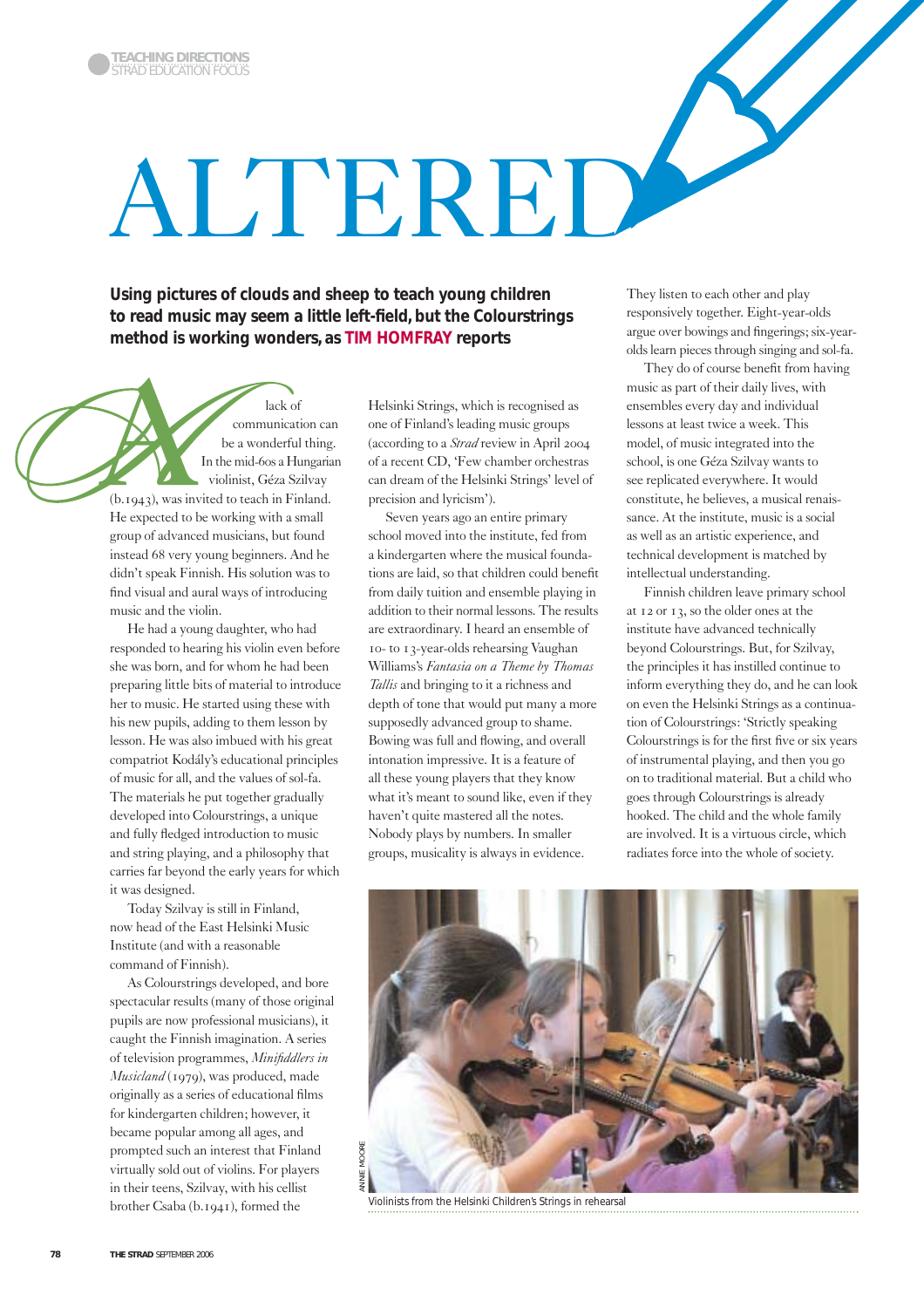That is what I call the Colourstrings philosophy. These children bring into all the new places they go – the academies, the orchestras – a new spirit of playing.'

Colourstrings begins, in an ideal world at least, with stories for the very young. The first Colourstrings book, *Little Rascals*, explains Szilvay, contains bedtime stories frequently used in Finland. 'Into these I smuggle musical ideas, of pitch, length, dynamic and tempo, but [the children] don't realise they are there.' 'Smuggle' is a word he uses a lot to describe the way Colourstrings works: children learn things without realising they are doing so. They move on to little music books, with simple songs using minor thirds (the most commonly used interval in anything from nursery rhymes to football chants), gradually building up to pentatonic and later complete major and minor scales. Along the way sol-fa is taught, complete with its hand symbols. But there is no immediate introduction to musical notation; this too is smuggled in. 'I looked at all the other music instruction books,' says Szilvay. 'Even the easiest has on the first page more than 50 bits of information – time signature, stave, bars, clefs. When the child asks what they are, the teacher just says he will explain later.'

Szilvay, teaching without the benefit of knowing the Finnish language, decided to combine as many senses as possible in teaching music to the young beginner; he began to teach children to read music using colours and images. A preliminary Colourstrings book will have melodies represented by pictures – of animals, perhaps, or clouds. When these are in a straight line, they all represent the same note; but if they move up and down, so does the tune. Smaller pictures represent shorter notes than larger ones: effectively they are quavers and crotchets. The sol-fa equivalents, with their hand shapes, are shown underneath. Later, horizontal lines are introduced, one at a time, until there are five. Add some vertical lines to the pictures of sheep or



As part of the Colourstrings method, children learn pieces through singing and sol-fa

clouds, and the images transform into music notation.

On the introduction of the instrument itself, Colourstrings has two central features: left-hand pizzicato and harmonics. 'When we teach a string instrument in the usual way, there is a stopping movement,' says Szilvay. 'The first finger goes down, and the second finger. This is all movement downwards, thus contradicting the nature of other movements on the fingerboard. Normally when children start like this they use too much pressure. Therefore, changes of position will not come easily, nor will vibrato and lightness of hand – because the beginning was too rigid. I use left-hand pizzicato before learning to stop on the strings, because that way they learn to use all their fingers independently. And they can move up and down the instrument. That way, the whole violin is being played, without concern for intonation. And when the left hand is light it gives a message to the right hand, so both hands are light. When we start to play notes we use natural harmonics. So again there is no pressure, they can

IMAGES

move up and down the instrument – and they can't play out of tune.'

When they do come to stop the strings, they know what it should sound like, because they will be playing tunes they have already learnt. They know them through sol-fa and, through the concept of movable Doh, they can play them anywhere on any string. 'Once they know a tune they can start transposing it, perhaps starting with a different finger, up and down the fingerboard. This opens up the whole fingerboard for a child. The traditional way of teaching always starts with the first position, and this can go on for years. It gets too rigid for the children, and first position becomes the home to which it is always safe to come back.'

A further fundamental part of Szilvay's teaching is chamber music. 'This is a social way of working, always involving more and more people. Otherwise children feel alone and different from their friends.'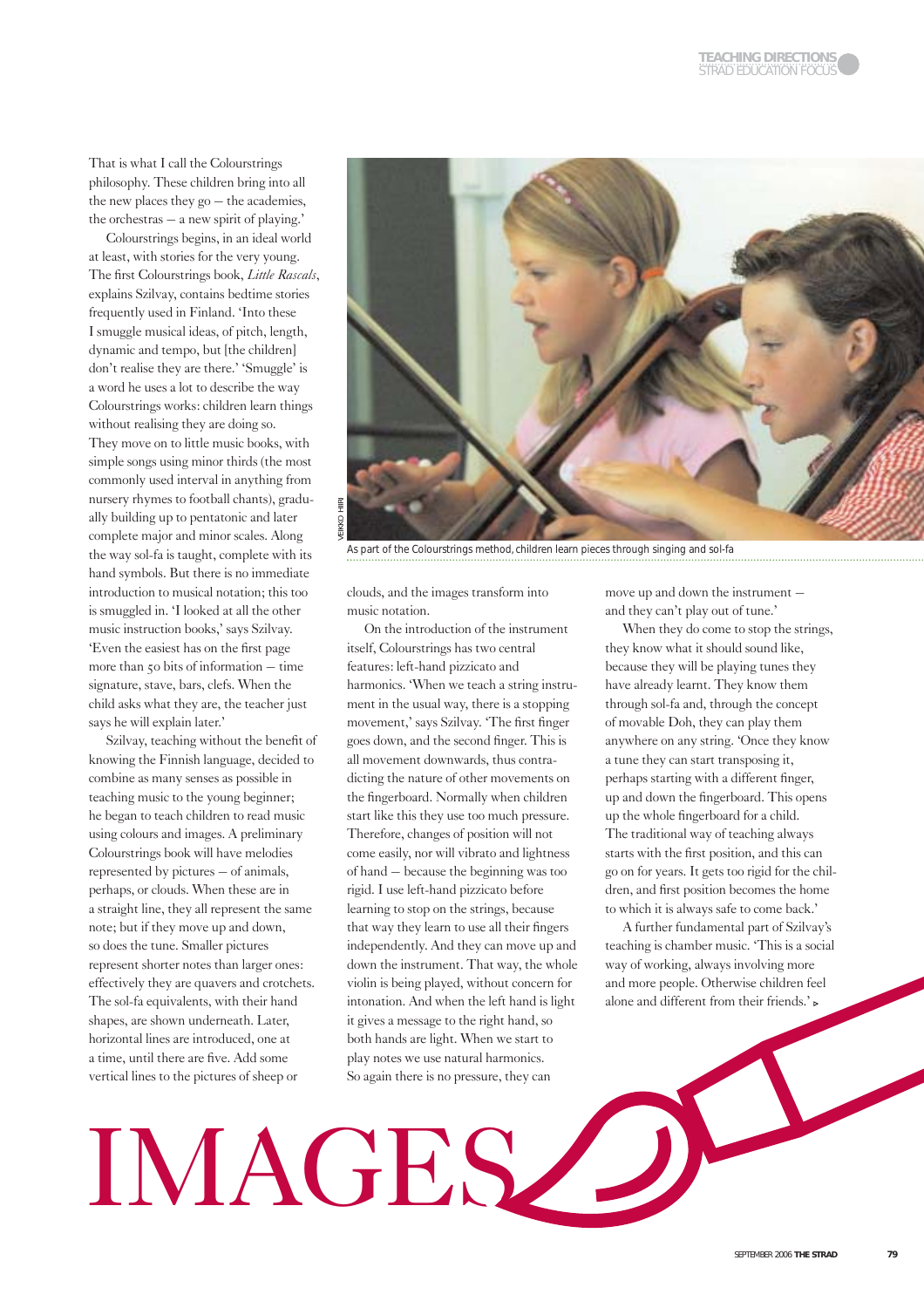

A young violin pupil at last year's International Colourstrings Symposium, which took place at the East Helsinki Music Institute

# At the institute, music is a social as well as an artistic experience, and technical development is matched by intellectual understanding

Repertory and points of departure aside, however, Colourstrings is not a conventional method. The 40-odd books now available do not constitute a teacher's guide to what to do next. Teachers must find their own way of ensuring good bow hold, good posture and the myriad other requirements of an advanced technique. But this, for those who use it, is one of

Colourstrings' strengths. 'That is something I particularly like – that it is very free,' says Pirkko Simojoki, a viola teacher at the institute and herself an ex-pupil of Szilvay. 'We all have our own ways of teaching, but all within the Colourstrings' philosophy.' Lauri Karkuvräki, a violin teacher there, agrees: 'As every child is different you have to teach them differently.'

# PRINCIPLES OF COLOURSTRINGS

- Preliminary use of sol-fa and singing
- Elements of musical grammar and notation, rhythm, melody and form introduced pictorially
- > Use of left-hand pizzicato and natural harmonics to develop fundamentals of technique
- Integrated aural, emotional and theoretical development
- > Use of relative sol-fa
- Development of creativity through colouring, copying, composing, transposing, performing and improvising
- Individual teaching supplemented by group tuition
- **Chamber music**

'Because of how Colourstrings works, the children always really understand what they are doing,' says Simojoki. 'I have other advanced students who did not go through Colourstrings, and I can see the difference. Even very young children here have a real intellectual understanding. They ask intelligent questions.'

When Szilvay first went to Finland, he expected to return to Hungary in a year. But when all his original pupils wanted to carry on, he began a process of continuous negotiation with the Hungarian authorities to remain; this went on until the Finnish president intervened personally on his behalf. And after years of further negotiation, and encouragement from the likes of Menuhin and Rostal, Szilvay finally achieved his ambition of an integrated primary school at the institute, with a kindergarten to feed it. It is in such schemes that he believes  $\triangleright$ 



Csaba and Géza Szilvay with Christopher Bunting